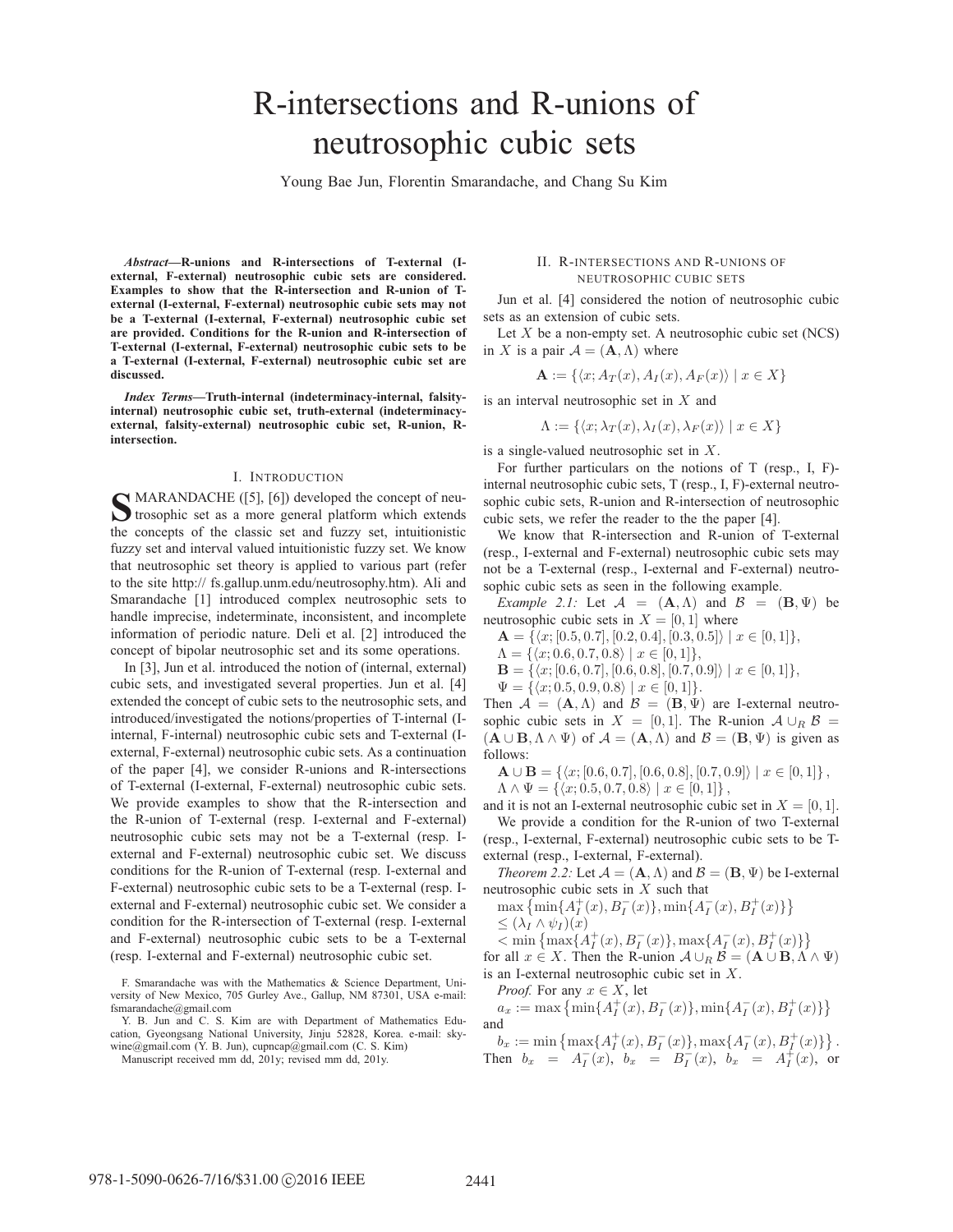$b_x = B_I^+(x)$ . It is possible to consider the cases  $b_x = B_I^-(x)$ and  $b_x = B_I^+(x)$  only because the remaining cases are similar to these cases. If  $b_x = B_I^-(x)$ , then  $A_I^+(x) \le B_I^-(x)$  and so

$$
A_I^-(x) \le A_I^+(x) \le B_I^-(x) \le B_I^+(x).
$$

Thus  $a_x = A_I^+(x)$ , and so

$$
(A_I \cup B_I)^{-}(x) = B_I^{-}(x) = b_x > (\lambda_I \wedge \psi_I)(x)
$$

Hence

$$
(\lambda_I \wedge \psi_I)(x) \notin ((A_I \cup B_I)^{-}(x), (A_I \cup B_I)^{+}(x)).
$$

If  $b_x = B_I^+(x)$ , then  $A_I^-(x) \leq B_I^+(x) \leq A_I^+(x)$  and thus  $a_x = \max\{A_I^-(x), B_I^-(x)\}\.$  Suppose that  $a_x = A_I^-(x)$ . Then

$$
B_I^-(x) \le A_I^-(x) = a_x \le (\lambda_I \wedge \psi_I)(x)
$$
  

$$
< b_x = B_I^+(x) \le A_I^+(x).
$$

It follows that

$$
B_I^-(x) \le A_I^-(x) < (\lambda_I \wedge \psi_I)(x) < B_I^+(x) \le A_I^+(x) \tag{1}
$$

or

$$
B_I^-(x) \le A_I^-(x) = (\lambda_I \wedge \psi_I)(x) < B_I^+(x) \le A_I^+(x). \tag{2}
$$

The case (1) induces a contradiction. The case (2) implies that

$$
(\lambda_I \wedge \psi_I)(x) \notin ((A_I \cup B_I)^{-}(x), (A_I \cup B_I)^{+}(x))
$$

since  $(\lambda_I \wedge \psi_I)(x) = A_I^-(x) = (A_I \cup B_I)^-(x)$ . Now, if  $a_x = B_I^-(x)$ , then

$$
A_I^-(x) \le B_I^-(x) = a_x \le (\lambda_I \wedge \psi_I)(x)
$$
  

$$
\langle b_x = B_I^+(x) \le A_I^+(x).
$$

Hence we have

$$
A_I^-(x) \le B_I^-(x) < (\lambda_I \wedge \psi_I)(x) < B_I^+(x) \le A_I^+(x) \tag{3}
$$

or

$$
A_I^-(x) \le B_I^-(x) = (\lambda_I \wedge \psi_I)(x) < B_I^+(x) \le A_I^+(x). \tag{4}
$$

The case (3) induces a contradiction. The case (4) implies that

 $(\lambda_I \wedge \psi_I)(x) \notin ((A_I \cup B_I)^{-}(x), (A_I \cup B_I)^{+}(x)).$ 

Therefore the R-union  $A \cup_R B = (A \cup B, \Lambda \wedge \Psi)$  is an Iexternal neutrosophic cubic set in X.

Similarly, we have the following theorems.

*Theorem 2.3:* Let  $\mathcal{A} = (\mathbf{A}, \Lambda)$  and  $\mathcal{B} = (\mathbf{B}, \Psi)$  be Texternal neutrosophic cubic sets in  $X$  such that

- $\max \left\{ \min \{ A_T^+(x), B_T^-(x) \}, \min \{ A_T^-(x), B_T^+(x) \} \right\}$  $\leq (\lambda_T \wedge \psi_T)(x)$
- $< \min \left\{ \max \{ A_T^+(x), B_T^-(x) \}, \max \{ A_T^-(x), B_T^+(x) \} \right\}$ for all  $x \in X$ . Then the R-union  $A \cup_R B = (\mathbf{A} \cup \mathbf{B}, \Lambda \wedge \Psi)$ is a T-external neutrosophic cubic set in X.
- *Theorem 2.4:* Let  $\mathcal{A} = (\mathbf{A}, \Lambda)$  and  $\mathcal{B} = (\mathbf{B}, \Psi)$  be Fexternal neutrosophic cubic sets in  $X$  such that

$$
\max \{\min\{A_F^+(x), B_F^-(x)\}, \min\{A_F^-(x), B_F^+(x)\}\}\
$$
  

$$
\leq (\lambda_F \wedge \psi_F)(x) \tag{4.5}
$$

 $<$  min  $\{\max\{A_F^+(x), B_F^-(x)\}, \max\{A_F^-(x), B_F^+(x)\}\}$ for all  $x \in X$ . Then the R-union  $A \cup_B B = (A \cup B, \Lambda \wedge \Psi)$ is an F-external neutrosophic cubic set in X.

*Corollary 2.5:* Let  $A = (\mathbf{A}, \Lambda)$  and  $B = (\mathbf{B}, \Psi)$  be external neutrosophic cubic sets in X. Then the R-union of  $A = (\mathbf{A}, \Lambda)$ and  $\mathcal{B} = (\mathbf{B}, \Psi)$  is an external neutrosophic cubic set in X when the conditions in Theorems 2.2 2.3 and 2.4 are valid.

The following examples show that the R-intersection of two T-external (resp., I-external, F-external) neutrosophic cubic sets may not be T-external (resp., I-external, F-external).

*Example 2.6:* Let  $\mathcal{A} = (\mathbf{A}, \Lambda)$  and  $\mathcal{B} = (\mathbf{B}, \Psi)$  be neutrosophic cubic sets in  $X = [0, 1]$  where

$$
\mathbf{A} = \{ \langle x; [0.2, 0.4], [0.5, 0.7], [0.3, 0.5] \rangle \mid x \in [0, 1] \},\
$$

 $\Lambda = \{ \langle x; 0.1, 0.4, 0.8 \rangle \mid x \in [0, 1] \},\$ 

 $\mathbf{B} = \{ \langle x; [0.6, 0.8], [0.4, 0.7], [0.7, 0.9] \rangle \mid x \in [0, 1] \},\$  $\Psi = \{ \langle x; 0.3, 0.3, 0.8 \rangle \mid x \in [0, 1] \}.$ 

Then  $A = (A, \Lambda)$  and  $B = (B, \Psi)$  are T-external neutrosophic

cubic sets in  $X = [0, 1]$ . The R-intersection  $A \cap_R B =$  $({\bf A} \cap {\bf B}, \Lambda \vee \Psi)$  of  ${\cal A} = ({\bf A}, \Lambda)$  and  ${\cal B} = ({\bf B}, \Psi)$  is given as follows:

$$
\mathbf{A} \cap \mathbf{B} = \{ \langle x; [0.2, 0.4], [0.4, 0.7], [0.3, 0.5] \rangle \mid x \in [0, 1] \},\
$$
  

$$
\Lambda \vee \Psi = \{ \langle x; 0.3, 0.4, 0.8 \rangle \mid x \in [0, 1] \},\
$$

and it is not a T-external neutrosophic cubic set in  $X = [0, 1]$ . We provide a condition for the R-intersection of two T-

external (resp., I-external, F-external) neutrosophic cubic sets to be T-external (resp., I-external, F-external).

*Theorem 2.7:* Let  $\mathcal{A} = (\mathbf{A}, \Lambda)$  and  $\mathcal{B} = (\mathbf{B}, \Psi)$  be Texternal neutrosophic cubic sets in X such that

$$
\max\left\{\min\{A_T^+(x),B_T^-(x)\},\min\{A_T^-(x),B_T^+(x)\}\right\}\leq (\lambda_T \vee \psi_T)(x) \\\leq \min\left\{\max\{A_T^+(x),B_T^-(x)\},\max\{A_T^-(x),B_T^+(x)\}\right\}\nfor all  $x \in X$ . Then the R-intersection  $A \cap_R B =$
$$

 $(A \cap B, \Lambda \vee \Psi)$  is a T-external neutrosophic cubic set in X. *Proof.* For any  $x \in X$ , let

$$
c_x:=\max\left\{\min\{A_T^+(x),B_T^-(x)\},\min\{A_T^-(x),B_T^+(x)\}\right\}
$$

and

$$
d_x := \min\left\{\max\{A_T^+(x), B_T^-(x)\}, \max\{A_T^-(x), B_T^+(x)\}\right\}.
$$

Then  $d_x = A_T^-(x)$ ,  $d_x = B_T^-(x)$ ,  $d_x = A_T^+(x)$ , or  $d_x =$  $B_T^+(x)$ . It is possible to consider the cases  $d_x = A_T^-(x)$  and  $d_x = A_T^+(x)$  only because the remaining cases are similar to these cases. If  $d_x = A_T^-(x)$ , then

$$
B_T^-(x) \le B_T^+(x) \le A_T^-(x) \le A_T^+(x).
$$

Thus  $c_x = B_T^+(x)$ , and so

$$
B_T^-(x) = (A_T \cap B_T)^{-}(x) \le (A_T \cap B_T)^{+}(x) = B_T^{+}(x) = c_x < (\lambda_T \vee \psi_T)(x).
$$

Hence  $(\lambda_T \vee \psi_T)(x) \notin ((A_T \cap B_T)^\top (x), (A_T \cap B_T)^\top (x)).$ If  $d_x = A_T^+(x)$ , then  $B_T^-(x) \le A_T^+(x) \le B_T^+(x)$  and thus  $c_x = \max\{\overline{A}_T^-(x), \overline{B}_T^-(x)\}\.$  Suppose that  $c_x = \overline{A}_T^-(x)$ . Then

$$
B_T^-(x) \le A_T^-(x) = c_x < (\lambda_T \vee \psi_T)(x)
$$
  
\n
$$
\le d_x = A_T^+(x) \le B_T^+(x).
$$

It follows that

$$
B_T^-(x) \le A_T^-(x) < (\lambda_T \vee \psi_T)(x) < A_T^+(x) \le B_T^+(x) \tag{5}
$$